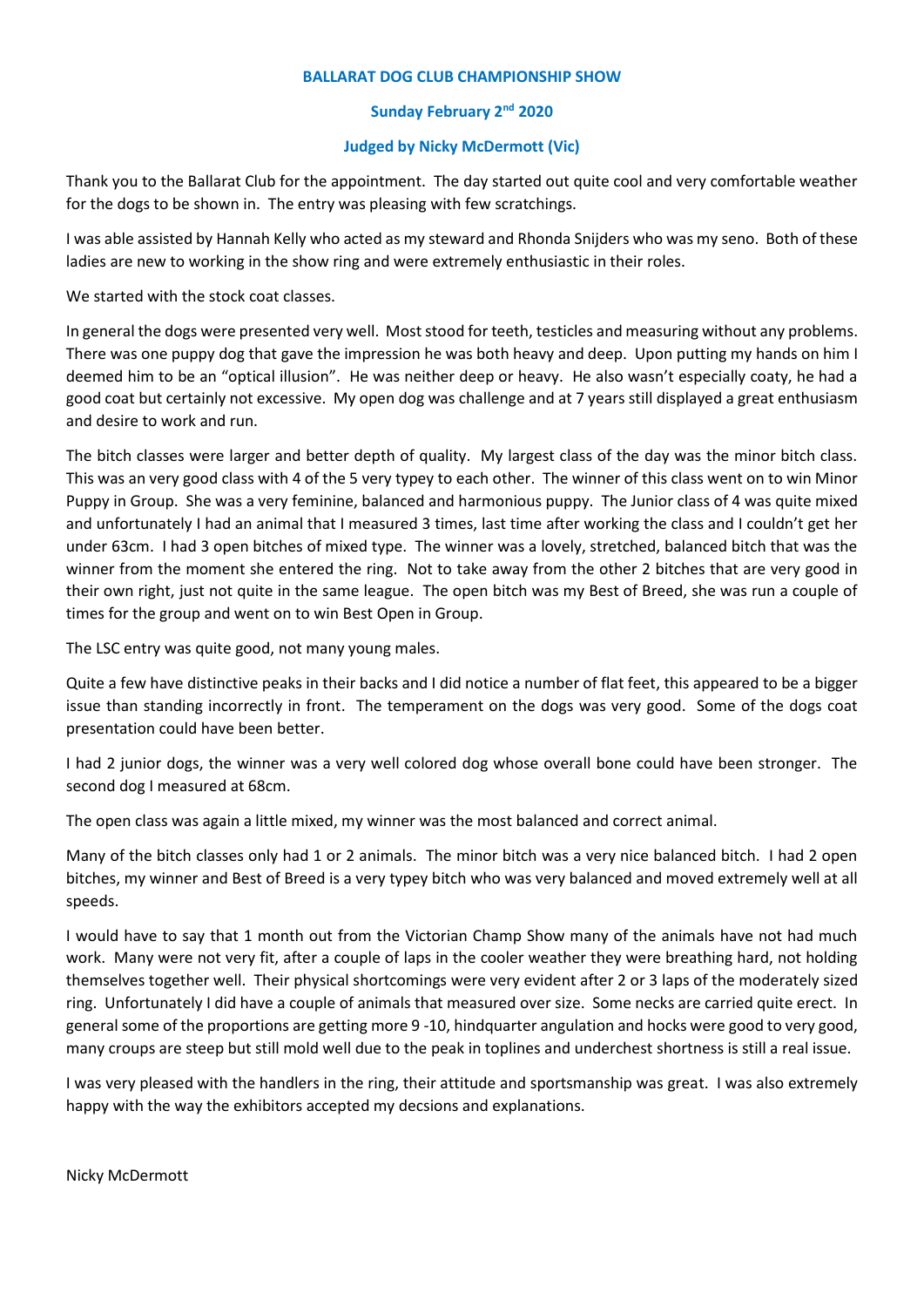| Cat                            | Place                              | Grad      | <b>Exhibit</b>                                                                                                                                                                                                                                                                                                                                                                                                                                                                                                                                                                                                                                                                                                                                                                                                                                                                                                          |  |  |
|--------------------------------|------------------------------------|-----------|-------------------------------------------------------------------------------------------------------------------------------------------------------------------------------------------------------------------------------------------------------------------------------------------------------------------------------------------------------------------------------------------------------------------------------------------------------------------------------------------------------------------------------------------------------------------------------------------------------------------------------------------------------------------------------------------------------------------------------------------------------------------------------------------------------------------------------------------------------------------------------------------------------------------------|--|--|
|                                | <b>BABY PUPPY DOG - STOCK COAT</b> |           |                                                                                                                                                                                                                                                                                                                                                                                                                                                                                                                                                                                                                                                                                                                                                                                                                                                                                                                         |  |  |
| 1                              | 1                                  | <b>VP</b> | BRONACRE ROCKY ROAD 22/08/2019 3100397532 Sire: UK.CH.CONBHAIREAN<br>FREDDIE (IMP UK) Dam: BRONACRE SALTED LICORICE Brd: BRONACRE KENNELS Exh:<br>Mr T Kennedy & Mrs D Kennedy<br>Y:0 M:5 D:11                                                                                                                                                                                                                                                                                                                                                                                                                                                                                                                                                                                                                                                                                                                          |  |  |
| 3                              | $\overline{2}$                     | <b>VP</b> | BRONACRE BUBBLE GUM GATSBY 22/08/2019 3100397533 Sire: UK. CH.<br>CONBHAIREAN FREDDIE (IMP UK) Dam: Bronacre Salted Licorice Brd: Bronacre<br>Kennels Exh: Miss C R Storme<br>Y:0 M:5 D:11                                                                                                                                                                                                                                                                                                                                                                                                                                                                                                                                                                                                                                                                                                                              |  |  |
| $\mathbf{2}$                   | 3                                  | <b>VP</b> | BRONBOREO OUTLANDER 26/09/2019 6100119339 Sire: Sabaranburg Rosko Dam:<br>Seigen Silk Road (AI) Brd: Mr B J Pereira and Mr R Pritchard Exh: shebelle kennels<br>Y:0 M:4 D:7                                                                                                                                                                                                                                                                                                                                                                                                                                                                                                                                                                                                                                                                                                                                             |  |  |
|                                |                                    |           | <b>MINOR PUPPY DOG - STOCK COAT</b>                                                                                                                                                                                                                                                                                                                                                                                                                                                                                                                                                                                                                                                                                                                                                                                                                                                                                     |  |  |
| 4                              | $\mathbf{1}$                       | <b>VP</b> | WILLMAURS EDDIE THE EAGLE 29/05/2019 3100394906 Sire: UK. CH. CONBHAIREAN<br>FREDDIE (IMP UK) Dam: STOBAR CARLOTTE Brd: Exhibitor Exh: Mr W Goodwin & Mrs<br>M Goodwin<br>Y:0 M:8 D:                                                                                                                                                                                                                                                                                                                                                                                                                                                                                                                                                                                                                                                                                                                                    |  |  |
| 5                              | $\overline{2}$                     | <b>VP</b> | RAMARA BLACK BANDIT 07/02/2019 3100395058 Sire: CH Seigen Suris Alfie Dam:<br>Kantenna Venus Star Brd: Ms Margaret Raftopoulos Exh: Ms Margaret Raftopoulos<br>Y:0 M:7 D:0                                                                                                                                                                                                                                                                                                                                                                                                                                                                                                                                                                                                                                                                                                                                              |  |  |
| <b>PUPPY DOG - STOCK COAT</b>  |                                    |           |                                                                                                                                                                                                                                                                                                                                                                                                                                                                                                                                                                                                                                                                                                                                                                                                                                                                                                                         |  |  |
| 6                              | $\mathbf{1}$                       | <b>VP</b> | BRONACRE POPPED TO THE MAXX TD 02/04/2019 3100388715 Sire: SEIGEN BLISS<br>MYASS Dam: BRONACRE SALTED POPCORN Brd: Bronacre Kennels Exh: Mrs D Oldfield<br>& Mr R Oldfield<br>Y:0 M:11 D:29                                                                                                                                                                                                                                                                                                                                                                                                                                                                                                                                                                                                                                                                                                                             |  |  |
| <b>JUNIOR DOG - STOCK COAT</b> |                                    |           |                                                                                                                                                                                                                                                                                                                                                                                                                                                                                                                                                                                                                                                                                                                                                                                                                                                                                                                         |  |  |
| 9<br>8                         | $\mathbf{1}$<br>$\mathbf{2}$       | VG<br>VG  | HASENWAY DADDY COOL 'A' 'Z' 09/04/2018 7100042150 Sire: Macho vom Lamorak<br>GER.FH-2.IPO3 (IMP DEU) Dam: Zicke vom Feuermelder IPO 1 (IMP DEU) Brd: Mr J<br>Haase Exh: Mr J.G Strachan & Mrs J.A. Strachan<br>Y:1 M:4 D:29 Height/Depth of Chest: 65.5/30<br>Very large, medium strong black and gold dog of very good type. Good head, the eye<br>colour and masking should be darker. Good reach of neck. Level wither, firm straight<br>back, good length of croup set just slightly steep. Good forequarter where upper arm<br>should be longer and better angled. Very good hindquarter angulation. Slightly short<br>underchest. Stands correct in front. Steps narrow going, correct coming. In movement<br>shows very good ground covering gait.<br>INIFF ICEBREAKER (AI) 22/12/2018 3100385185 Sire: Baggio Von Juvenisty Dam: Iniff<br>Shes The One Brd: Mr R @ Mrs A Mackay Exh: Mr R Mackay & Mrs A Mackay |  |  |
|                                |                                    |           | Y:1 M:1 D:11 Height/Depth of Chest: 65/31<br>Large, strong substantial male of good type. Strong masculine head. Good length of<br>neck. Flat wither, slight rise over the back. Good length of croup which is set steep.<br>Good forequarter where the upper arm should be longer and better angled. Very<br>good hindquarter angulation, good underchest. Stands correct in front. Steps wide<br>going, hocks should be firmer. Steps correct coming. Shows balanced movement<br>where drive should be more effective and the forehand reach should be freer. Should<br>maintain a better wither line.                                                                                                                                                                                                                                                                                                                |  |  |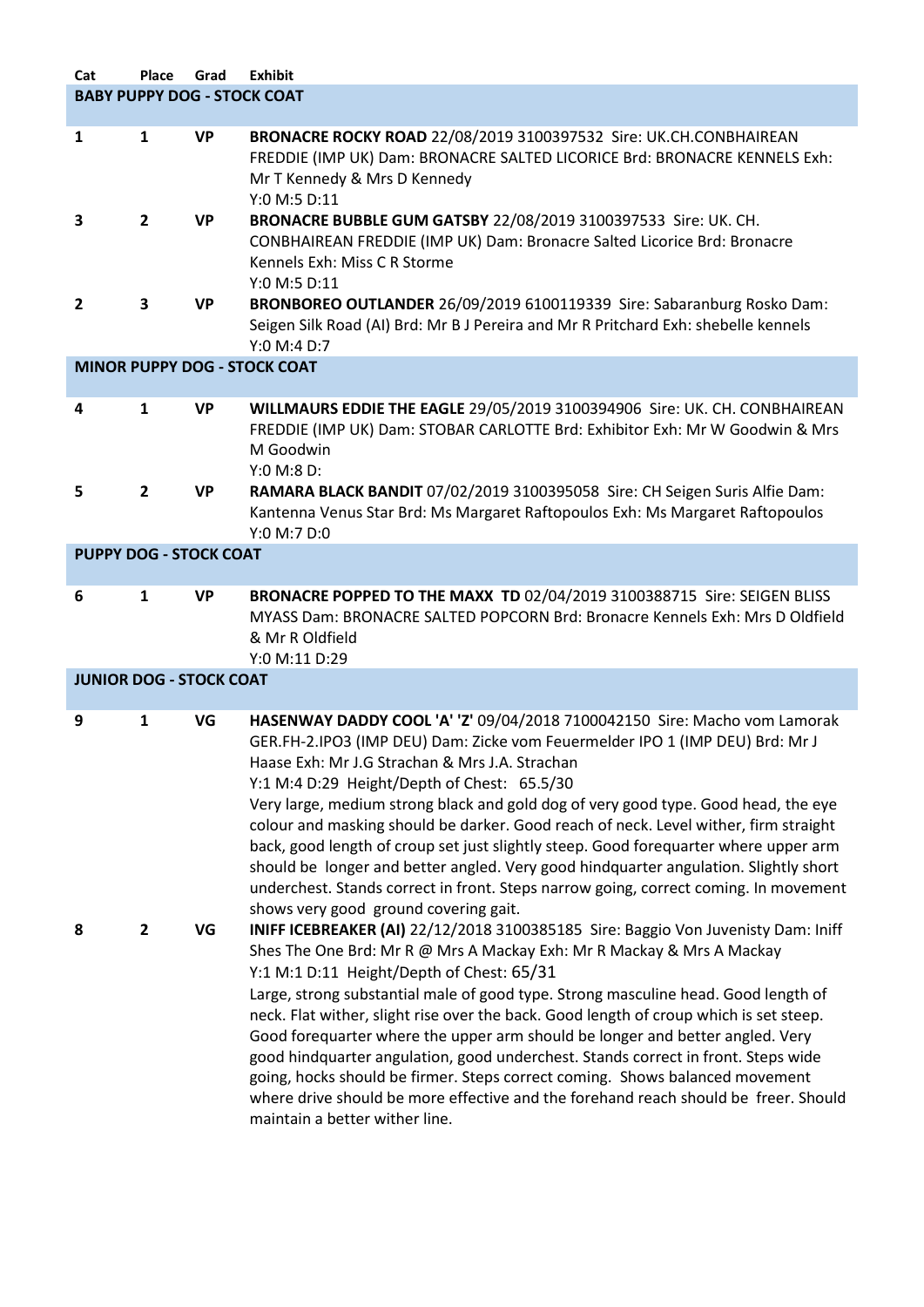|    | <b>INTERMEDIATE DOG</b> |                              |                                                                                                                                                                                                                                                                                                                                                                                                                                                                                                                                                                                                                                                                                                                                                                                                                                                          |  |  |  |
|----|-------------------------|------------------------------|----------------------------------------------------------------------------------------------------------------------------------------------------------------------------------------------------------------------------------------------------------------------------------------------------------------------------------------------------------------------------------------------------------------------------------------------------------------------------------------------------------------------------------------------------------------------------------------------------------------------------------------------------------------------------------------------------------------------------------------------------------------------------------------------------------------------------------------------------------|--|--|--|
| 10 | 1                       | VG                           | AUSTRALIAN CHAMPION ZANDRAC JAGUAR 29/04/2018 3100376260 Sire:<br>CONBHAIREAN KARLOS (IMP UK) Dam: ZANDRAC ITS A LOVE THING Brd: Mrs R JONES<br>Exh: Shebelle kennels<br>Y:1 M:9 D:4 Height/Depth of Chest: 63.5/31<br>Above medium size, strong substantial black and gold male of very good type. Very<br>good masculine head, ideally neck could be a little longer. Good wither, firm straight<br>back, the croup is slighty short and slightly steep. Good forequarter angulation where<br>upper arm should be longer and better angled. Good underchest, very good<br>hindquarter angulation. Stands correct in front, slighty flat feet. Steps slightly wide<br>going, correct coming. Shows very good powerful movement, maintaining a clean firm<br>topline.                                                                                    |  |  |  |
|    |                         | <b>OPEN DOG - STOCK COAT</b> |                                                                                                                                                                                                                                                                                                                                                                                                                                                                                                                                                                                                                                                                                                                                                                                                                                                          |  |  |  |
| 11 | 1                       | <b>EXC</b>                   | *WILLMAURS ROMFORD REGGIE 'A' 'Z' BS CL.1 26/01/2013 3100283764 Sire: Ch.<br>ORRINSHIR ELTON JOHN ET Dam: WILLMAURS NOTTHING HILL NELL Brd: W&M<br>Goodwin Exh: Mrs Judy Wade & Mr Steve Wade<br>Y:7 M:0 D:7 Height/Depth of Chest: 64/32<br>Large, medium strong, substantial black and gold dog of very good type. Strong<br>masculine head with good masking and eye colour. Good length of neck, high wither<br>firm straight back. Good length of croup which is set slightly steep. Good forequarter<br>where upper arm should be better angled. Slightly deep hindquarter angulation. The<br>lower thigh is long. Good underline. Pasterns should be firmer. Stands correct in front.<br>Steps correct coming and going. During movement displays very good ground<br>covering gait, maintaining a firm topline.                                  |  |  |  |
| 12 | $\overline{2}$          | <b>EXC</b>                   | *LASHADAS ZZ TOP (AI) AZ 11/11/2016 6100102476 Sire: *Xavi Von Tronje Dam:<br>*Lashadas Onyx Brd: Mr. R. * Mrs. S. Hosking Exh: Mrs C Begbie<br>Y:3 M:2 D:22 Height/Depth of Chest: 66/32<br>Very large, strong, substantial masculine dog of very good type. Very good head and<br>expression with desired dark masking and eye color. Ideally neck could be longer.<br>Good wither, firm back, slightly short, slightly steep croup. Good forequarter where<br>upperarm should be longer and better angled. Very good hind quarter angulation,<br>slightly short underchest. Stands correct in front. Steps correct coming and going.<br>Shows balanced movement with good drive. Forehand reach could be freer.                                                                                                                                       |  |  |  |
| 13 | 3                       | <b>EXC</b>                   | DUAL CH T BOZEEB WHISKY BRAVO AZ BS 08/03/2016 3100345199 Sire: SENSEN<br>MANN YOKON Dam: CH BOZEEB ULTRAFOX Brd: Exhibitor Exh: Mr E Smith & Mrs J<br>Smith<br>Y:3 M:5 D:30 Height/Depth of Chest: 64/31<br>DP1 upper right. Large, strong substantial male of very good type. Very good<br>masculine head. Good eye color, masking should be darker, the ears are set slightly<br>wide. The neck is slightly short and held erect. Good wither, slight nick behind, firm<br>straight back. Good length of croup which is set slightly steep. Good forequarter<br>where upper arm should be longer and better angled. Very good hindquarter<br>angulation, slightly short underchest. Doesn't stand quite correct in front. Steps<br>correct coming and going. During movement displays very good reach and drive. His<br>topline should remain firmer. |  |  |  |

| <b>Stock Coat CHALLENGE DOG</b>         |  |
|-----------------------------------------|--|
| <b>Stock Coat RESERVE CHALLENGE DOG</b> |  |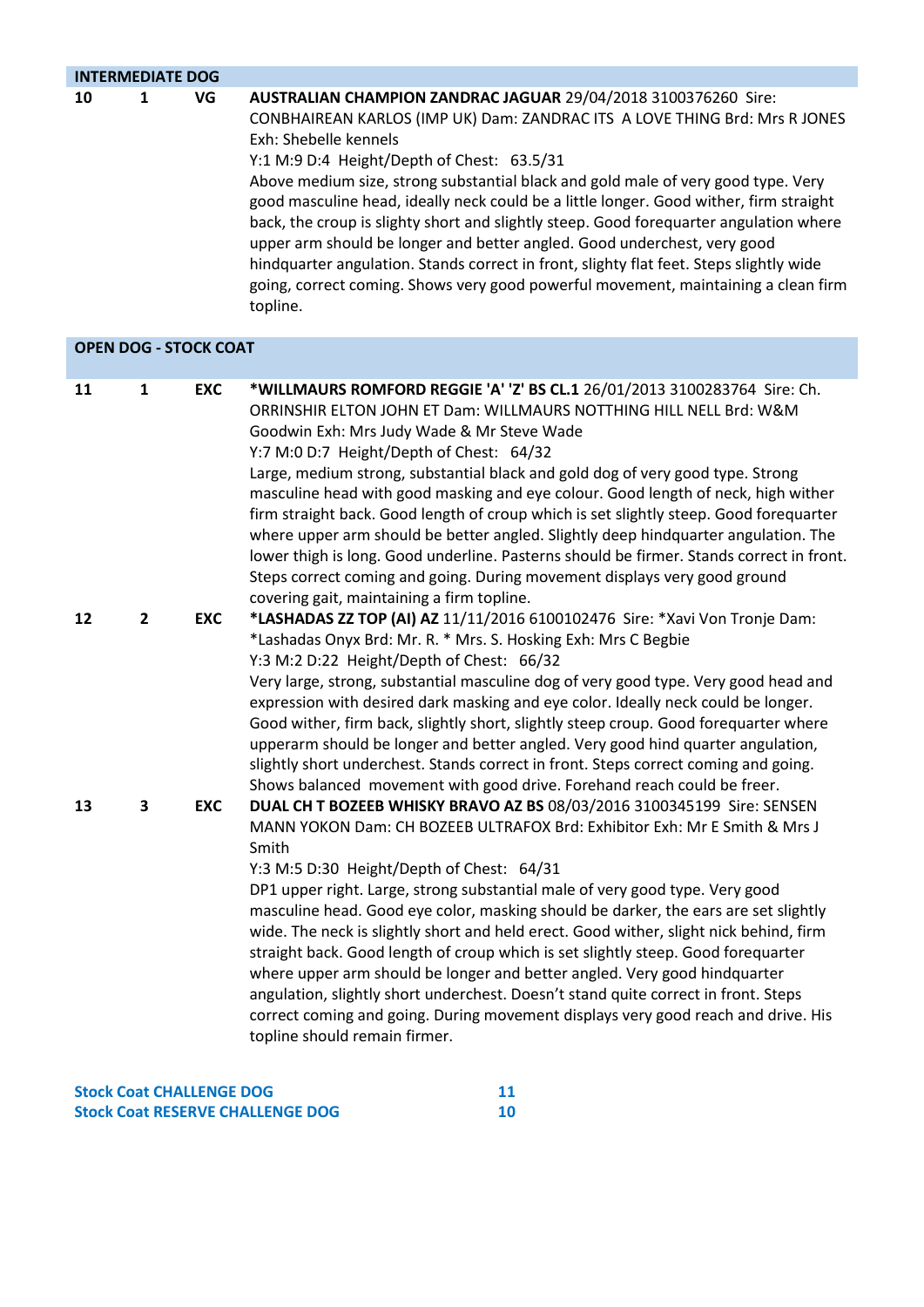|                                  | <b>BABY PUPPY BITCH - STOCK COAT</b> |           |                                                                                                                                                                                                                                                                                                                                                                                                                                                                                                                                                                                                                                                                                                                                                                                            |  |  |
|----------------------------------|--------------------------------------|-----------|--------------------------------------------------------------------------------------------------------------------------------------------------------------------------------------------------------------------------------------------------------------------------------------------------------------------------------------------------------------------------------------------------------------------------------------------------------------------------------------------------------------------------------------------------------------------------------------------------------------------------------------------------------------------------------------------------------------------------------------------------------------------------------------------|--|--|
| 14                               | $\mathbf{1}$                         | <b>VP</b> | SCHAEFERHUND ICA 24/08/2019 3100396932 Sire: Conbhairean Freddie Dam:<br>Schaeferhund Quinta Brd: Exhibitor Exh: Mrs I Bohdal<br>Y:0 M:5 D:9                                                                                                                                                                                                                                                                                                                                                                                                                                                                                                                                                                                                                                               |  |  |
| 16                               | $\overline{2}$                       | <b>VP</b> | BRONACRE BUTTERSCOTCH BLISS 22/08/2019 3100397537 Sire: UK CH.<br>CONBHAIREAN FREDDIE (IMP UK) Dam: BRONACRE SALTED LICORICE Brd: Bronacre<br>Kennels Exh: Mr P Howard & Mrs D Howard<br>Y:0 M:5 D:11                                                                                                                                                                                                                                                                                                                                                                                                                                                                                                                                                                                      |  |  |
| 15                               | 3                                    | <b>VP</b> | BRONBOREO WOG IN GARDEN 10/02/2019 6100119332 Sire: Sabaranburg Rosko<br>Dam: Bronboreo Bever Brd: Mr B J Pereira & Mr R Pritchard Exh: Mrs T Hill<br>Y:0 M:4 D:0                                                                                                                                                                                                                                                                                                                                                                                                                                                                                                                                                                                                                          |  |  |
|                                  |                                      |           | <b>MINOR PUPPY BITCH - STOCK COAT</b>                                                                                                                                                                                                                                                                                                                                                                                                                                                                                                                                                                                                                                                                                                                                                      |  |  |
| 20                               | $\mathbf{1}$                         | <b>VP</b> | SANNJESA RUNNING WILD 07/12/2019 3100395505 Sire: conbhairean freddie Dam:<br>sannjesa queen of diamonds Brd: mr s mase-exhibiter Exh: mr s mase<br>Y:0 M:6 D:21                                                                                                                                                                                                                                                                                                                                                                                                                                                                                                                                                                                                                           |  |  |
| 19                               | $\overline{2}$                       | <b>VP</b> | SANNJESA RUMOUR HAS IT 07/12/2019 3100395506 Sire: conbhairean freddie Dam:<br>sannjesa queen of diamonds Brd: exh Exh: mr s mase<br>Y:0 M:6 D:21                                                                                                                                                                                                                                                                                                                                                                                                                                                                                                                                                                                                                                          |  |  |
| 18                               | 3                                    | <b>VP</b> | WILLMAURS ELLY MAE 29/06/2019 3100394914 Sire: UK. CH. CONBHAIREAN<br>FREDDIE (IMP UK) Dam: STOBAR CARLOTTE Brd: Exhibitor Exh: Mr W Goodwin & Mrs<br>M Goodwin<br>Y:0 M:7 D:4                                                                                                                                                                                                                                                                                                                                                                                                                                                                                                                                                                                                             |  |  |
| 21                               | 4                                    | <b>VP</b> | RAMARA BLACK EYED PEAS 07/02/2019 3100395062 Sire: CH Seigen Suris Alfie Dam:<br>Kantenna Venus Star Brd: Ms Margaret Raftopoulos Exh: Ms Margaret Raftopoulos<br>Y:0 M:7 D:0                                                                                                                                                                                                                                                                                                                                                                                                                                                                                                                                                                                                              |  |  |
| 17                               | 5                                    | <b>VP</b> | SCHAEFERHUND HOLLY 26/06/2019 3100394271 Sire: *Iliano von Juvenisty 'a'ED'<br>Dam: *Schaeferhund Latisha 'A''Z' Brd: Exhibitor Exh: Mrs I Bohdal<br>Y:0 M:7 D:7<br>DP1 Upper Left                                                                                                                                                                                                                                                                                                                                                                                                                                                                                                                                                                                                         |  |  |
| <b>PUPPY BITCH - STOCK COAT</b>  |                                      |           |                                                                                                                                                                                                                                                                                                                                                                                                                                                                                                                                                                                                                                                                                                                                                                                            |  |  |
| 22                               | 1                                    | VP        | BLUEMAX SALTED PEANUT 23/04/2019 4100321638 Sire: *BLUEMAX SAY BOMBS<br>AWAY (AI) A Z Dam: *BLUEMAX SALTED PRETZEL A Z Brd: Exhibitor Exh: Bronacre<br>Kennels<br>Y:0 M:9 D:10                                                                                                                                                                                                                                                                                                                                                                                                                                                                                                                                                                                                             |  |  |
| <b>JUNIOR BITCH - STOCK COAT</b> |                                      |           |                                                                                                                                                                                                                                                                                                                                                                                                                                                                                                                                                                                                                                                                                                                                                                                            |  |  |
| 25                               | $\mathbf{1}$                         | VG        | BODECKA MYSTIQUE 14/11/2018 3100383148 Sire: Ch. Seigen Suris Alfie Dam:<br>Bodecka Zensation Brd: Exhibitor Exh: Mrs J Joseph<br>Y:1 M:2 D:19 Height/Depth of Chest: 61/28<br>Very large, strong, substantial, very well coloured and pigmented bitch of very good<br>type. Very good head and expression with desired dark masking and eye colour. Good<br>reach of neck, normal wither, firm straight back, very good length and lay of croup.<br>Good forequarter where upper arm should be longer and better angeld. Very good<br>hind quarter angulation. Good length of underchest. Stands correct in front. Steps<br>wide going, hocks could be firmer. Steps wide coming. Shows balanced movement<br>where hind quarter drive should be more effective. Maintains a firm topline. |  |  |
| 24                               | $\overline{\mathbf{c}}$              | VG        | BODECKA MAYHEM 14/11/2018 3100383147 Sire: Ch. Seigen Suris Alfie Dam:<br>Bodecka Zensation Brd: Exhibitor Exh: Mrs J Joseph<br>Y:1 M:2 D:19 Height/Depth of Chest: 59.5/28.5<br>Large, medium strong, substantial black and gold bitch of very good type. Very good<br>head and expression. Good size and placement of ears. Neck could be slightly longer.<br>Level wither, firm back, good length of croup that is set slightly steep. Good<br>forequarter where the upper arm should be longer and better angled. Very good hind                                                                                                                                                                                                                                                       |  |  |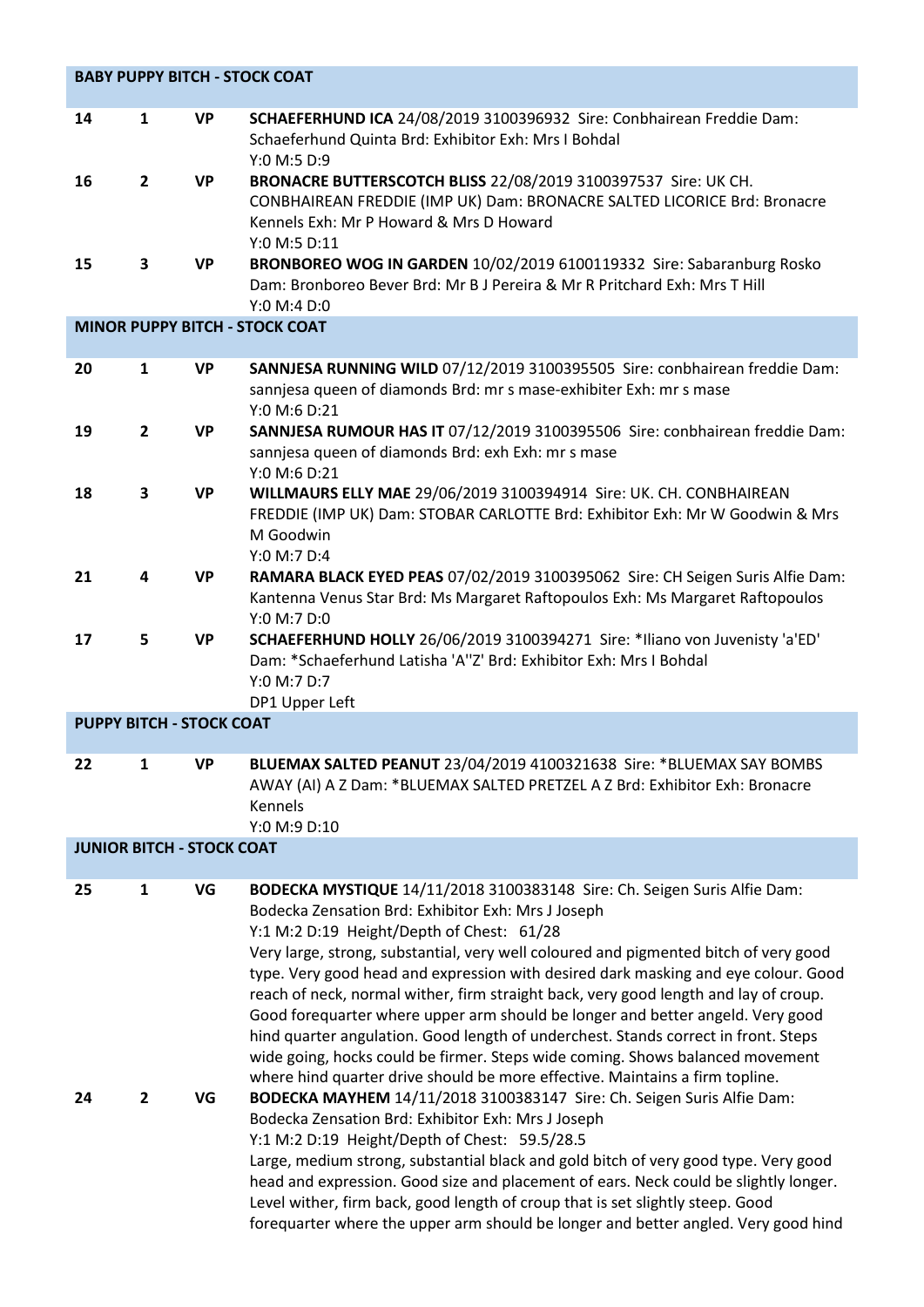| 27                             | 3              | VG         | quarter. Slighty short underchest. Stands correct in front. Steps correct coming and<br>going, elbows should be tighter. Good movement where the drive should be more<br>effective and the reach freer.<br>VONPETA RAISED ON CONRAD 31/01/2019 5100110481 Sire: CH Jayshell Nebraska<br>Dam: CH Vonpeta Faze Im Goin Thru Brd: Mr P N Damarell & Miss J E Pike Exh: Mr I                                                                                                                                                                                                                                                                                                                                                                                               |
|--------------------------------|----------------|------------|------------------------------------------------------------------------------------------------------------------------------------------------------------------------------------------------------------------------------------------------------------------------------------------------------------------------------------------------------------------------------------------------------------------------------------------------------------------------------------------------------------------------------------------------------------------------------------------------------------------------------------------------------------------------------------------------------------------------------------------------------------------------|
|                                |                |            | Young & Mrs D Young<br>Y:1 M:0 D:2 Height/Depth of Chest: 57.5/27<br>Correct medium size, medium strong, black and gold bitch of very good type. Very<br>good head where the masking should be stronger and the eye should be darker. Her<br>neck should be longer, level wither, firm straight back. Good length and lay of croup.<br>Good forequarter angulation where upper arm should be longer. Moderate<br>hindquarter angulation. Good underline, flat feet. Steps close going, steps correct<br>coming, the elbows should be firmer. Shows balanced movement where hindquarter<br>drive should be more pronounced.                                                                                                                                             |
| 26                             | 4              | UG         | CINDERHOF AURORAA 'A' 'Z' 14/11/2018 2100508993' Sire: *FREINHAUF HANNIBAL<br>Dam: *VANLAND AVA Brd: Ms L LYNCH & Ms J Cathie Exh: Mrs E & Mrs P Neale. Ms L<br>Lynch & Ms J Cathie<br>Y:1 M:2 D:19 Height/Depth of Chest: 63/30<br>Oversize, medium strong, substantial bitch of very good type. Good head and<br>expression. Neck could be longer, high wither, firm straight back, good length and lay<br>of croup. Good forequarter angulation where upper arm could be better angled. Very<br>good hindquarter angulation, slightly short underchest. Steps correct going, the hocks<br>could be firmer. Steps correct coming. Shows balanced movement where hind quarter<br>drive could be more effective. Has a tendency to lift in the front.                  |
|                                |                |            | <b>INTERMEDIATE BITCH - STOCK COAT</b>                                                                                                                                                                                                                                                                                                                                                                                                                                                                                                                                                                                                                                                                                                                                 |
| 29                             | $\mathbf{1}$   | VG         | *TAITIA AMIGO GIRL 'A"Z' BS CL 03/05/2018 3100371521 Sire: WILLMAURS<br>ROMFORD REGGIE Dam: WILLMAURS TOTTENHAM TRICKATREAT Brd: Exhibitor Exh:<br>Mrs Judy Wade & Mr Steve Wade<br>Y:1 M:10 D:28 Height/Depth of Chest: 57/27<br>Correct medium size, medium strong, very well coloured and pigmented, feminine<br>bitch of very good type. Good head with desired dark masking and eye colour. Very<br>good length of neck. High wither, firm straight back, good length of croup which is set<br>slightly steep. Very good forequarter angulation. Slightly deep hind quarter<br>angulation. Stands correct in front. Steps slightly wide going. Correct coming, elbows<br>could be slightly firmer. Balanced powerful movement maintaining a very good<br>topline. |
| <b>OPEN BITCH - STOCK COAT</b> |                |            |                                                                                                                                                                                                                                                                                                                                                                                                                                                                                                                                                                                                                                                                                                                                                                        |
| 34                             | 1              | <b>EXC</b> | SANNJESA QUEEN OF DIAMONDS 28/03/2017 3100356725 Sire: Seigens Suris Alfie<br>Dam: Sannjesa November Rain Brd: Exhibitor Exh: Mr S & Mrs S Mase<br>Y:2 M:10 D:5 Height/Depth of Chest: 59/28<br>Large, medium strong, elongated, black and gold bitch of very good type. Good head<br>and expression where lower jaw could be slightly stronger. Very good length of neck.<br>Level wither, firm straight back, very good length and lay of croup. Good forequarter<br>where upper arm should be slightly longer and slighly better angled, very good<br>hindquarter angulation. Very good underline. Stands correct in front. Steps correct<br>going and coming. Displays balanced, powerful, ground covering movement<br>maintaining a very firm topline.            |
| 33                             | $\overline{2}$ | <b>EXC</b> | KARABACH PHILADELPHIA 16/01/2018 3100370418 Sire: UK.CH. CONBHAIREAN<br>FREDDIE (IMP UK) Dam: SADRIA TILLYS PEPPER Brd: MR J R CARTER Exh: Mr C Mcphan<br>& Miss F Dejong<br>Y:2 M:0 D:17 Height/Depth of Chest: 59/28<br>Large, strong, substantial bitch of very good type. Very good head and expression.<br>Good length of neck, high wither, firm back. Good length of croup which is somewhat                                                                                                                                                                                                                                                                                                                                                                    |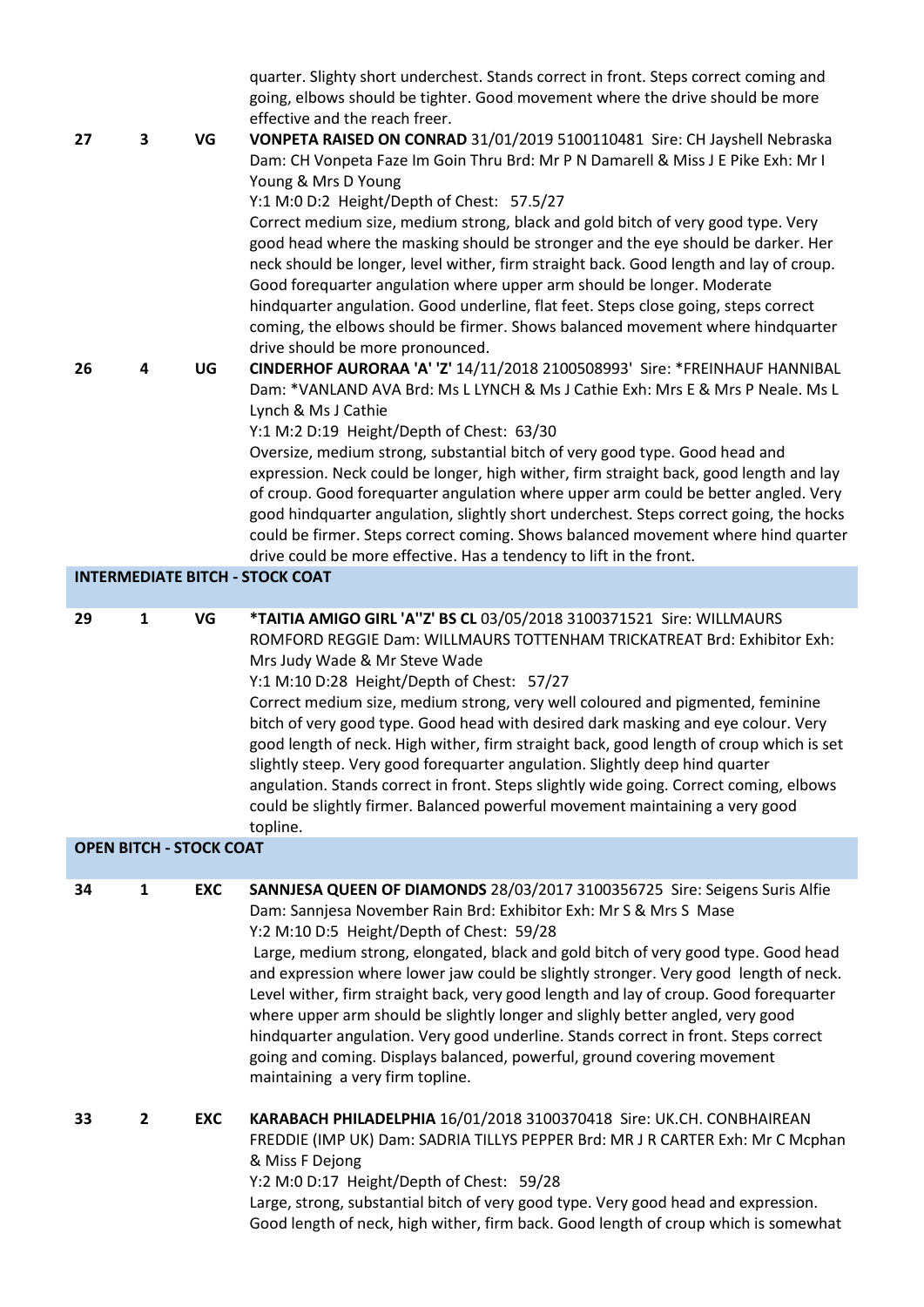|    |   |            | steep. Very good fore and underchest development. Slightly deep hind quarter<br>angulation. Slightly short underchest. Stands correct in front. Steps wide going and<br>correct coming. During movement displays powerful gound covering gait. The<br>forehand reach could be a little freer. |
|----|---|------------|-----------------------------------------------------------------------------------------------------------------------------------------------------------------------------------------------------------------------------------------------------------------------------------------------|
| 30 | 3 | <b>EXC</b> | *STOBAR CARLOTTE 27/02/2016 3100337499 Sire: Juwika Destroyer (Imp Den) Dam:                                                                                                                                                                                                                  |
|    |   |            | Vanland Ava Brd: STOBAR KENNELS Exh: Mr W Goodwin & Mrs M Goodwin                                                                                                                                                                                                                             |
|    |   |            | Y:3 M:11 D:6 Height/Depth of Chest: 59/28                                                                                                                                                                                                                                                     |
|    |   |            | Large, strong, substantial, well coloured and pigmented bitch of very good type. Good                                                                                                                                                                                                         |
|    |   |            | head, where the expression is marred by light eyes. The ears are low set. Good neck<br>whish is carried slightly erect. High wither, firm straight back, good length of croup                                                                                                                 |
|    |   |            | which is set slightly steep. Very good fore and underchest development, very good                                                                                                                                                                                                             |
|    |   |            | hindquarter. Stands correct in front. Steps correct going and coming, the elbows are<br>yet to firm. During movement displays very good ground covering movement with                                                                                                                         |
|    |   |            | good reach and drive.                                                                                                                                                                                                                                                                         |

| <b>Stock Coat CHALLENGE BITCH</b>         | 34 |
|-------------------------------------------|----|
| <b>Stock Coat RESERVE CHALLENGE BITCH</b> | 33 |
|                                           |    |
| <b>SC Best Baby Puppy</b>                 | 1  |
| <b>SC Best Minor Puppy</b>                | 20 |
| <b>SC Best Puppy</b>                      | 22 |
| <b>SC Best Junior</b>                     | 25 |
| <b>SC Best Intermediate</b>               | 10 |
| <b>SC Best Australian Bred</b>            |    |
| <b>SC Best Open</b>                       | 34 |
| <b>SC Best Neuter</b>                     |    |
| <b>SC BEST OF BREED</b>                   | 34 |
| <b>SC RUNNER UP BEST OF BREED</b>         | 33 |

|    | <b>JUNIOR DOG - LONG STOCK COAT</b> |    |                                                                                                                                                                                                                                                                                                                                                                                                                                                                                                                                                                                                                                                                                                                                                                                                                                                       |  |  |
|----|-------------------------------------|----|-------------------------------------------------------------------------------------------------------------------------------------------------------------------------------------------------------------------------------------------------------------------------------------------------------------------------------------------------------------------------------------------------------------------------------------------------------------------------------------------------------------------------------------------------------------------------------------------------------------------------------------------------------------------------------------------------------------------------------------------------------------------------------------------------------------------------------------------------------|--|--|
| 36 | 1                                   | VG | TRAYKEN JESSIE JAMES 11/12/2018 3100383392 Sire: DJAMBO VOM<br>FICHTENSCHLAG (IMP DEU) Dam: CH KARDIN NAUGHTY BUT NICE Brd: Exhibitor Exh:<br>Mrs T Hill<br>Y:1 M:2 D:21 Height/Depth of Chest: 66/31<br>Very large, medium strong, very well coloured dog of very good type. Good head and<br>expression with desired dark masking and eyes. Neck should be slightly longer, which<br>is held slightly erect. High wither with slight peak in the back. The croup is of good<br>length but slightly steep. Very good forequarter and hindquarter angulation. Good<br>underline. Ideally the overall bone should be slightly stronger. Steps wide going, hocks<br>should be firmer. Steps correct coming, elbows should be firmer. Stands correct in<br>front. In movement shows very good ground covering movement with balanced drive<br>and reach. |  |  |
| 35 | $\mathbf{2}$                        | UG | ZANDRAC BOYCEY 26/11/2018 3100383868 Sire: Conbhairean Karlos (Imp UK) Dam:<br>Zandrac Princess Leia Brd: Zandrac Kennels Exh: Mrs K Blain<br>Y:1 M:2 D:7 Height/Depth of Chest: 68/33<br>Oversize, medium strong substantial dog of very good type. Good head and<br>expression. The neck is somewhat erect, high wither, slight peak in the back, good<br>length of croup that is set slightly steep. Good forequarter where the upper arm<br>should be longer and better angled. Very good hind quarter angulation. Slightly short<br>underchest. Steps correct coming and going. Stands correct in front. During<br>movement shows powerful drive with good reach maintaining a firm topline.                                                                                                                                                     |  |  |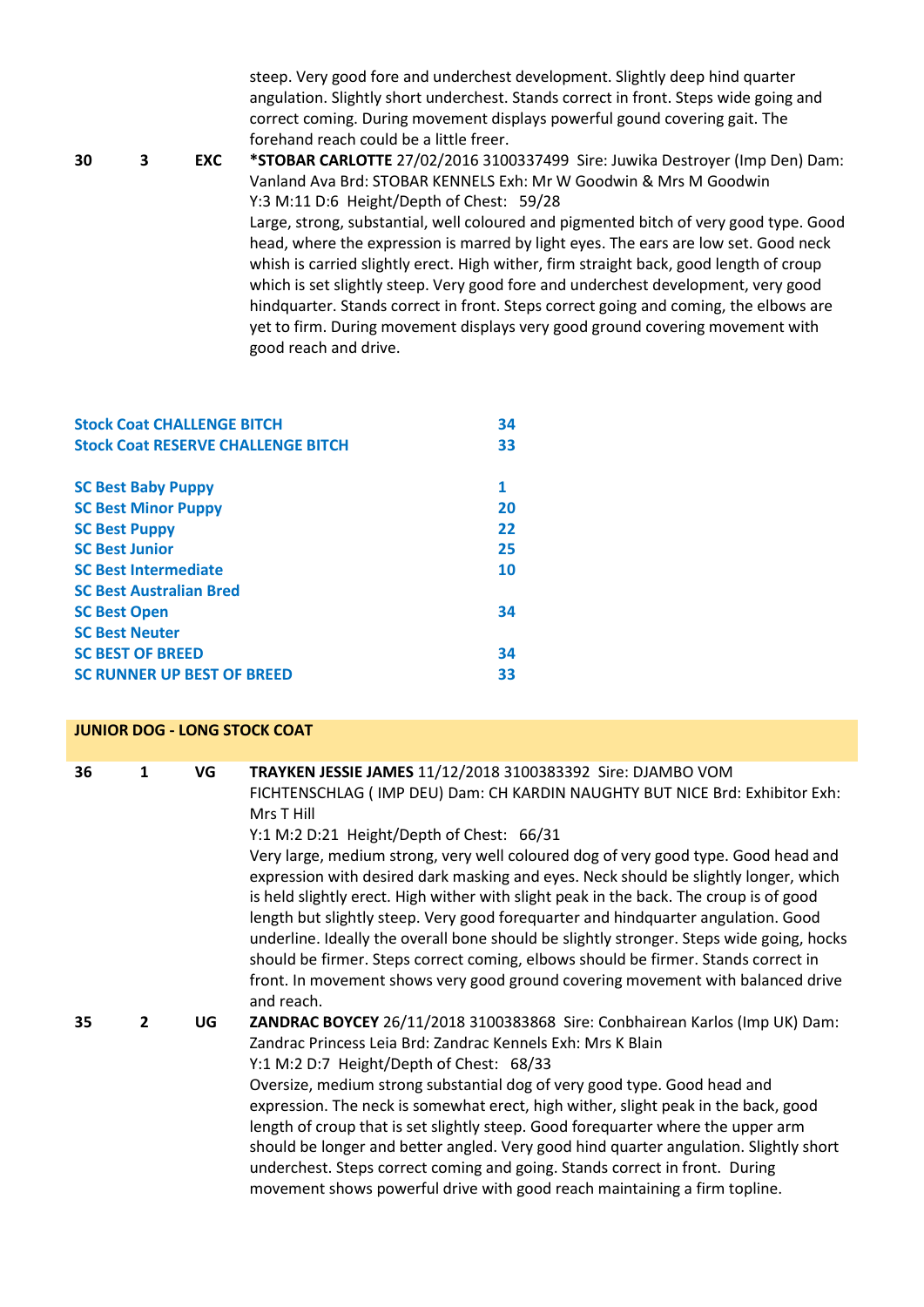| DERHARV THE FORCE IS STRONG 06/03/2018 3100019433 Sire: Karabach Night Force<br>AZ Dam: Kanjelese High Priestess AZ Brd: Hannah Kelly Exh: Ms M Rovetto<br>Under medium size, medium strong, substantial well coloured male of very good type.<br>Good head and expression. Ideally the lower jaw could be slightly stronger. Good<br>length of neck, high wither, firm straight back, good length of croup which is slightly<br>steep. Good forequarter where the upper arm should be longer and better angled.<br>Good underchest development, very good hindquarter angulation. Does not stand<br>quiet correct in front, slightly flat feet. Steps correct going, hocks should be firmer.<br>Correct coming, elbows should be tighter. During movement shows balanced gait with<br>very good reach and drive. Should maintain a slightly firmer topline. |
|--------------------------------------------------------------------------------------------------------------------------------------------------------------------------------------------------------------------------------------------------------------------------------------------------------------------------------------------------------------------------------------------------------------------------------------------------------------------------------------------------------------------------------------------------------------------------------------------------------------------------------------------------------------------------------------------------------------------------------------------------------------------------------------------------------------------------------------------------------------|
|                                                                                                                                                                                                                                                                                                                                                                                                                                                                                                                                                                                                                                                                                                                                                                                                                                                              |
| AUST CH LORDAVO ROYAL COMMANDER A'Z 16/11/2017 3100034997 Sire: AUST CH<br>JAYSHELL GLASGOW AZ Dam: Aust Ch Zandrac Duchess Satine Kryze AZ Brd: Mr D &<br>Large, strong, substantial, very well coloured and pigmented, masculine dog of very<br>good type. Very good head with desired dark eye and masking. Very good size, shape                                                                                                                                                                                                                                                                                                                                                                                                                                                                                                                         |
| and placement of ears. Neck should be longer. Level wither, firm straight back. Good<br>length of croup which is set just slightly steep. Good forequarter angulation where<br>upperarm should be longer and better angled. Very good hind quarter angulation.<br>Very good length of underchest. Does not stand quite correct in front, feet are flat.<br>Steps slightly close going. Correct coming. During movement displays very good<br>ground covering gait with powerful drive and very good reach.                                                                                                                                                                                                                                                                                                                                                   |
| LENNY VOM TEAM ARMADA (GRC) 31/03/2017 BEK-157042 Sire: MIRACLE VOM<br>SHEPHERDLAND (GRC) Dam: GABANA FEETBACK (GRC) Brd: MR K. KOULOUFAKOS Exh:<br>Very large, strong, substantial, very well coloured male of very good type. Good head                                                                                                                                                                                                                                                                                                                                                                                                                                                                                                                                                                                                                    |
| with dark masking and desired dark eye. Slight roman nose. Good neck, level wither,<br>slight peak in the back, good length of croup which is set slightly steep. Very good<br>forequarter and hindquarter angulation. Good underchest. Stands correct in front.<br>Steps slightly wide going, hocks should be firmer. Steps wide coming and elbows<br>should be firmer. Shows balanced movement with very good drive and reach. Has a                                                                                                                                                                                                                                                                                                                                                                                                                       |
| BOSSFACE GET THE PARTY STARTED 25/09/2017 2100483347 Sire: Djambo Vom<br>Fichtenschlag (IMP DEU) Dam: Bossface Poppy Brd: Mr M and Mrs C Theris Exh: Mr<br>Large, medium strong, black and gold dog of very good type. Good head and<br>expression. Ideally lower jaw could be stronger, neck could be longer. Level wither,<br>peak in the back, good length of croup which is set quite steep. Good forequarter<br>where the upper arm should be longer and better angled. Very good hindquarter<br>angulation. Slightly short underchest. Stands correct in front, flat feet. Steps correct<br>going, hocks should be firmer. Steps correct coming, elbows should be tighter. During<br>movemement shows powerful drive with free reach maintaining a firm topline.                                                                                       |
|                                                                                                                                                                                                                                                                                                                                                                                                                                                                                                                                                                                                                                                                                                                                                                                                                                                              |

| <b>Long Stock Coat CHALLENGE DOG</b>  | 39 |
|---------------------------------------|----|
| Long Stock Coat RESERVE CHALLENGE DOG |    |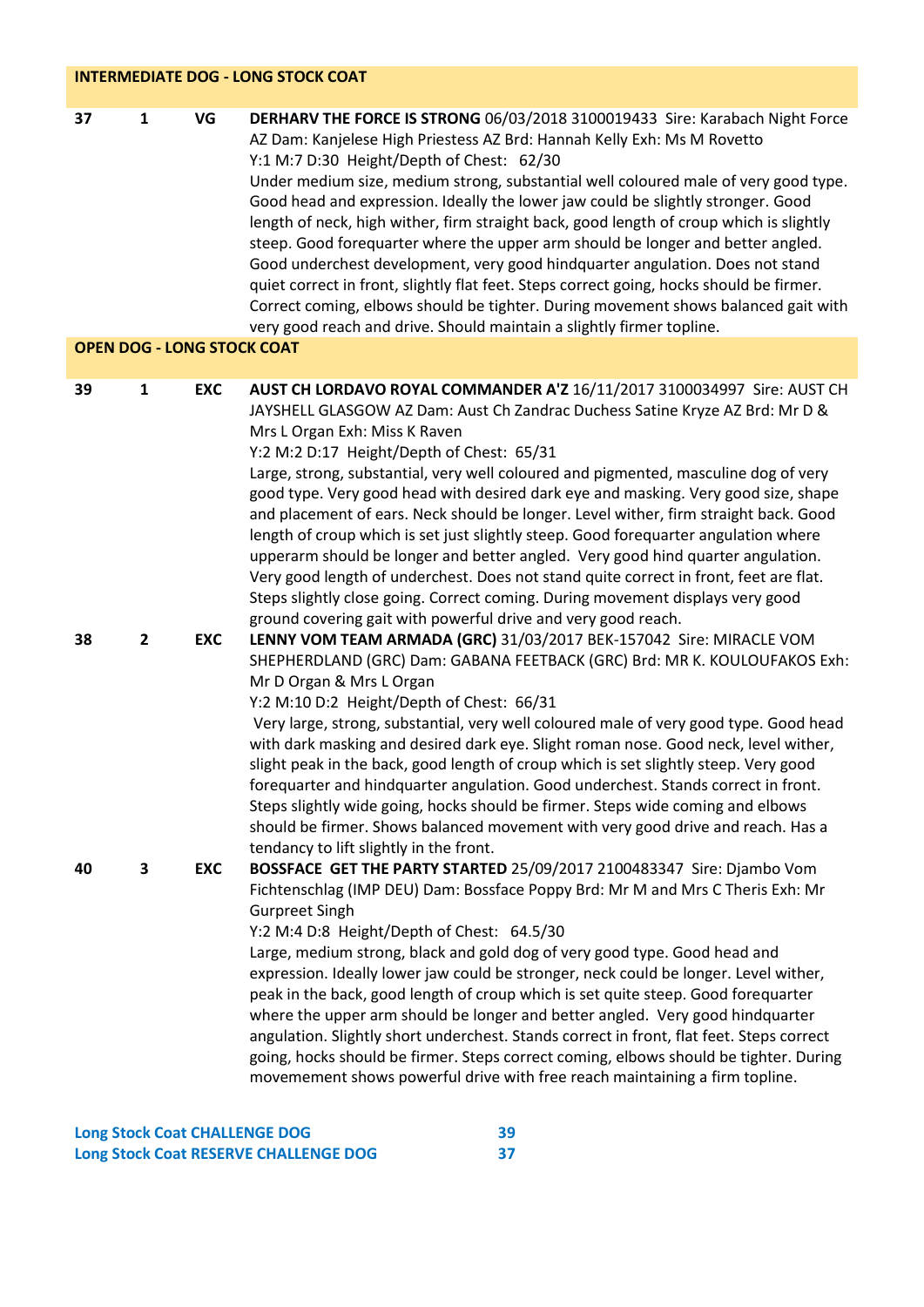|          |                              |                          | <b>BABY PUPPY BITCH - LONG STOCK COAT</b>                                                                                                                                                                                                                                                                                                                                                                                                                                                                                                                                                                                                                                                                                                                                                                                                                                                                                                                                                                                                                                                                                                                                                                                                                                                                                                                                                                                                                                                                                                                                                                                                                                                                |
|----------|------------------------------|--------------------------|----------------------------------------------------------------------------------------------------------------------------------------------------------------------------------------------------------------------------------------------------------------------------------------------------------------------------------------------------------------------------------------------------------------------------------------------------------------------------------------------------------------------------------------------------------------------------------------------------------------------------------------------------------------------------------------------------------------------------------------------------------------------------------------------------------------------------------------------------------------------------------------------------------------------------------------------------------------------------------------------------------------------------------------------------------------------------------------------------------------------------------------------------------------------------------------------------------------------------------------------------------------------------------------------------------------------------------------------------------------------------------------------------------------------------------------------------------------------------------------------------------------------------------------------------------------------------------------------------------------------------------------------------------------------------------------------------------|
| 41       | $\mathbf{1}$                 | <b>VP</b>                | BODECKA NO WAY 18/08/2019 3100396667 Sire: Denargun Zhivago Dam: Bodecka<br>Gee Wizz Brd: Exhibitor Exh: Mrs J Joseph<br>Y:0 M:5 D:15                                                                                                                                                                                                                                                                                                                                                                                                                                                                                                                                                                                                                                                                                                                                                                                                                                                                                                                                                                                                                                                                                                                                                                                                                                                                                                                                                                                                                                                                                                                                                                    |
|          |                              |                          | <b>MINOR PUPPY BITCH - LONG STOCK COAT</b>                                                                                                                                                                                                                                                                                                                                                                                                                                                                                                                                                                                                                                                                                                                                                                                                                                                                                                                                                                                                                                                                                                                                                                                                                                                                                                                                                                                                                                                                                                                                                                                                                                                               |
| 42       | $\mathbf{1}$                 | <b>VP</b>                | STOBAR HEIDEE 24/07/2019 3100395501 Sire: uk ch.conbhairean freddie Dam:<br>vanland ava Brd: stobar Exh: Mr Gurpreet Singh<br>Y:0 M:6 D:9<br>DP1 Upper Left                                                                                                                                                                                                                                                                                                                                                                                                                                                                                                                                                                                                                                                                                                                                                                                                                                                                                                                                                                                                                                                                                                                                                                                                                                                                                                                                                                                                                                                                                                                                              |
|          |                              |                          | <b>PUPPY BITCH - LONG STOCK COAT</b>                                                                                                                                                                                                                                                                                                                                                                                                                                                                                                                                                                                                                                                                                                                                                                                                                                                                                                                                                                                                                                                                                                                                                                                                                                                                                                                                                                                                                                                                                                                                                                                                                                                                     |
| 45       | $\mathbf{1}$                 | <b>VP</b>                | KARABACH QUITE A SKYWALKER 16/04/2019 2100092914 Sire: UK CH Conbhairean<br>Freddie (Imp UK) Dam: Sadria Tillys Pepper Brd: Karabach Kennels Exh: Ms M Rovetto<br>Y:0 M:9 D:17                                                                                                                                                                                                                                                                                                                                                                                                                                                                                                                                                                                                                                                                                                                                                                                                                                                                                                                                                                                                                                                                                                                                                                                                                                                                                                                                                                                                                                                                                                                           |
| 44       | $\overline{2}$               | <b>VP</b>                | GRUNDLEHARDT PER SEMPRE 03/12/2019 5100111436 Sire: Gewalt Tennessee<br>Drummer (AI) Dam: Grundlehardt Eira Brd: Peter and Jenny Cocks Exh: Mrs L Pretty<br>Y:0 M:10 D:21                                                                                                                                                                                                                                                                                                                                                                                                                                                                                                                                                                                                                                                                                                                                                                                                                                                                                                                                                                                                                                                                                                                                                                                                                                                                                                                                                                                                                                                                                                                                |
|          |                              |                          | <b>INTERMEDIATE BITCH - LONG STOCK COAT</b>                                                                                                                                                                                                                                                                                                                                                                                                                                                                                                                                                                                                                                                                                                                                                                                                                                                                                                                                                                                                                                                                                                                                                                                                                                                                                                                                                                                                                                                                                                                                                                                                                                                              |
| 46       | $\mathbf{1}$                 | VG                       | CH MAADRICA ANYA AZ RN 18/08/2017 3100362767 Sire: Conbhairean Karlos Dam:<br>Schaeferhund Nelke Brd: Ms H Walter & Mr J Schulz Exh: Mrs D L Cameron<br>Y:2 M:5 D:15 Height/Depth of Chest: 60/28<br>Large, strong, substantial bitch of very good type. Feminine head with good<br>expression, ideally the lower jaw could be stronger. Neck could be longer. High wither,<br>firm straight back, good length and lay of croup. Good forequarter where upper arm<br>should be longer and better angled. Very good hindquarter angulation with very good<br>breadth of thigh. Very good underline. Does not stand quiet correct in front. Steps<br>wide going, hocks should be firmer. Steps correct coming. During movement shows<br>balanced gait with powerful drive, very good reach, maintaining a firm topline.                                                                                                                                                                                                                                                                                                                                                                                                                                                                                                                                                                                                                                                                                                                                                                                                                                                                                    |
|          |                              |                          | <b>OPEN BITCH - LONG STOCK COAT</b>                                                                                                                                                                                                                                                                                                                                                                                                                                                                                                                                                                                                                                                                                                                                                                                                                                                                                                                                                                                                                                                                                                                                                                                                                                                                                                                                                                                                                                                                                                                                                                                                                                                                      |
| 50<br>48 | $\mathbf{1}$<br>$\mathbf{2}$ | <b>EXC</b><br><b>EXC</b> | LORDAVO ROYAL SYMPHONY 16/11/2017 3100366330 Sire: CH JAYSHELL GLASGOW<br>Dam: CH ZANDRAC DUCHESS SATINE KRYZE Brd: Exhibitor Exh: Mr D Organ & Mrs L<br>Organ<br>Y:2 M:2 D:17 Height/Depth of Chest: 61/29<br>Very large, medium strong, substantial, feminine bitch of very good type. Very good<br>head and expression. Desired dark eye. Good length of neck, high wither, firm straight<br>back, good length and lay of croup. Good forequarter where upper arm should be<br>longer and better angled. Very good hindquarter angulation. Slightly flat feet. Does<br>not stand correct in front. Steps wide going, hocks should be firmer. Steps correct<br>coming, elbows should be firmer. During movement shows free flowing gait with<br>powerful drive and very good reach, maintaining a firm topline.<br>DUAL CH (T) TAKIMBRE CALL ME ANNIE AZ 06/09/2016 2100454440 Sire: Juwika<br>Destroyer Dam: Takimbre Xanadu Brd: Mr C W & Mrs S Ford Exh: Mrs D L Cameron<br>Y:3 M:7 D:24 Height/Depth of Chest: 60/30<br>Large, strong, substantial bitch presented in heavy condition. Good head and<br>expression with desired dark eye. Level wither, firm straight back, slightly short and<br>slightly steep croup. Good forequarter angulation where upper arm should be longer<br>and better angled. Very good hindquarter angulation. Good underline, she should not<br>become any deeper. Does not stand quite correct in front, feet are flat. Steps wide<br>going, hocks should be firmer. Correct coming, elbows should be tighter. Shows good<br>ground covering gait where the drive should be more effective and the reach freer.<br>She should maintain a more correct wither line. |